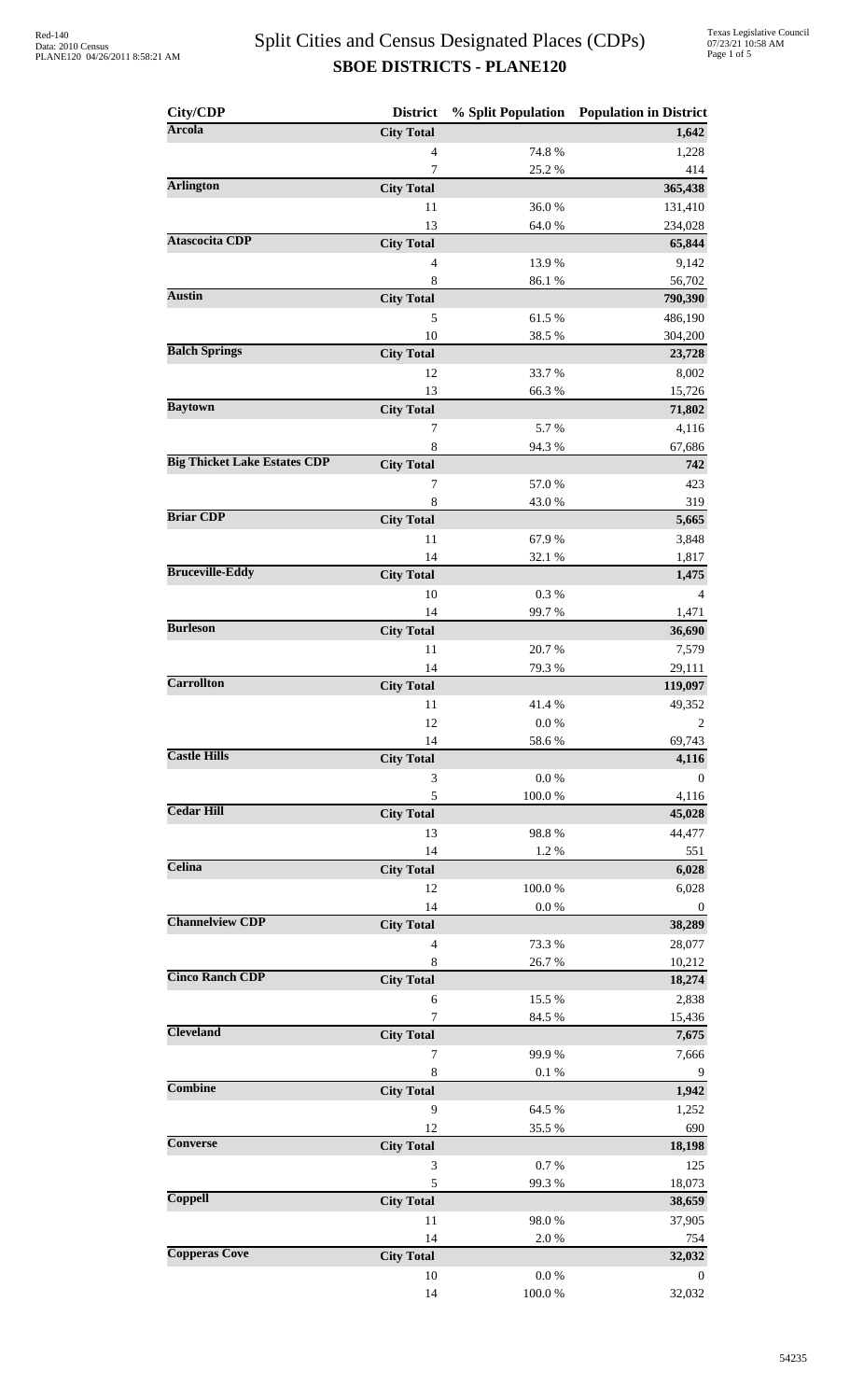| City/CDP                | <b>District</b>         |                     | % Split Population Population in District |
|-------------------------|-------------------------|---------------------|-------------------------------------------|
| <b>Cresson</b>          | <b>City Total</b>       |                     | 741                                       |
|                         | 11                      | 54.8 %              | 406                                       |
|                         | 14                      | 45.2%               | 335                                       |
| Crowley                 | <b>City Total</b><br>11 | 99.8%               | 12,838                                    |
|                         | 14                      | $0.2~\%$            | 12,807<br>31                              |
| <b>Dallas</b>           | <b>City Total</b>       |                     | 1,197,816                                 |
|                         | 9                       | 0.0 %               | 56                                        |
|                         | 11                      | 5.1 %               | 60,538                                    |
|                         | 12                      | 34.5 %              | 413,203                                   |
|                         | 13                      | 58.2%               | 697,440                                   |
| <b>Elmendorf</b>        | 14<br><b>City Total</b> | 2.2 %               | 26,579<br>1,488                           |
|                         | 3                       | 99.9%               | 1,486                                     |
|                         | 5                       | $0.1~\%$            | 2                                         |
| <b>Farmers Branch</b>   | <b>City Total</b>       |                     | 28,616                                    |
|                         | 11                      | 97.4 %              | 27,882                                    |
| Ferris                  | 13                      | 2.6%                | 734                                       |
|                         | <b>City Total</b><br>13 | $0.1\ \%$           | 2,436<br>$\overline{c}$                   |
|                         | 14                      | 99.9%               | 2,434                                     |
| <b>Fifth Street CDP</b> | <b>City Total</b>       |                     | 2,486                                     |
|                         | 4                       | 96.4%               | 2,397                                     |
|                         | 7                       | 3.6%                | 89                                        |
| <b>Flower Mound</b>     | <b>City Total</b>       |                     | 64,669                                    |
|                         | 11                      | 0.3%                | 212                                       |
| <b>Fort Hood CDP</b>    | 14<br><b>City Total</b> | 99.7%               | 64,457<br>29,589                          |
|                         | 10                      | 51.3%               | 15,174                                    |
|                         | 14                      | 48.7%               | 14,415                                    |
| <b>Fort Worth</b>       | <b>City Total</b>       |                     | 741,206                                   |
|                         | 11                      | 64.1 %              | 474,871                                   |
|                         | 13                      | 34.9%               | 258,522                                   |
| Friendswood             | 14<br><b>City Total</b> | 1.1 %               | 7,813<br>35,805                           |
|                         | 7                       | 71.2%               | 25,510                                    |
|                         | 8                       | $28.8\ \%$          | 10,295                                    |
| <b>Frisco</b>           | <b>City Total</b>       |                     | 116,989                                   |
|                         | 12                      | 62.0%               | 72,489                                    |
| Garland                 | 14                      | $38.0\;\%$          | 44,500                                    |
|                         | <b>City Total</b><br>9  | 0.0 %               | 226,876<br>2                              |
|                         | 12                      | $100.0~\%$          | 226,874                                   |
|                         | 13                      | $0.0\ \%$           | $\boldsymbol{0}$                          |
| <b>Glenn Heights</b>    | <b>City Total</b>       |                     | 11,278                                    |
|                         | 13                      | 75.8%               | 8,547                                     |
| Golinda                 | 14                      | 24.2 %              | 2,731                                     |
|                         | <b>City Total</b><br>10 | 73.9%               | 559<br>413                                |
|                         | 14                      | 26.1 %              | 146                                       |
| <b>Grand Prairie</b>    | <b>City Total</b>       |                     | 175,396                                   |
|                         | 11                      | 7.3 %               | 12,744                                    |
|                         | 13                      | 92.7%               | 162,607                                   |
|                         | 14                      | $0.0\ \%$           | 45                                        |
| Grapevine               | <b>City Total</b>       |                     | 46,334                                    |
|                         | 11<br>14                | $100.0~\%$<br>0.0 % | 46,334<br>$\boldsymbol{0}$                |
| <b>Haltom City</b>      | <b>City Total</b>       |                     | 42,409                                    |
|                         | 11                      | 100.0%              | 42,390                                    |
|                         | 13                      | $0.0~\%$            | 19                                        |
| <b>Haslet</b>           | <b>City Total</b>       |                     | 1,517                                     |
|                         | 11                      | $100.0~\%$          | 1,517                                     |
|                         | 14                      | $0.0\ \%$           | $\boldsymbol{0}$                          |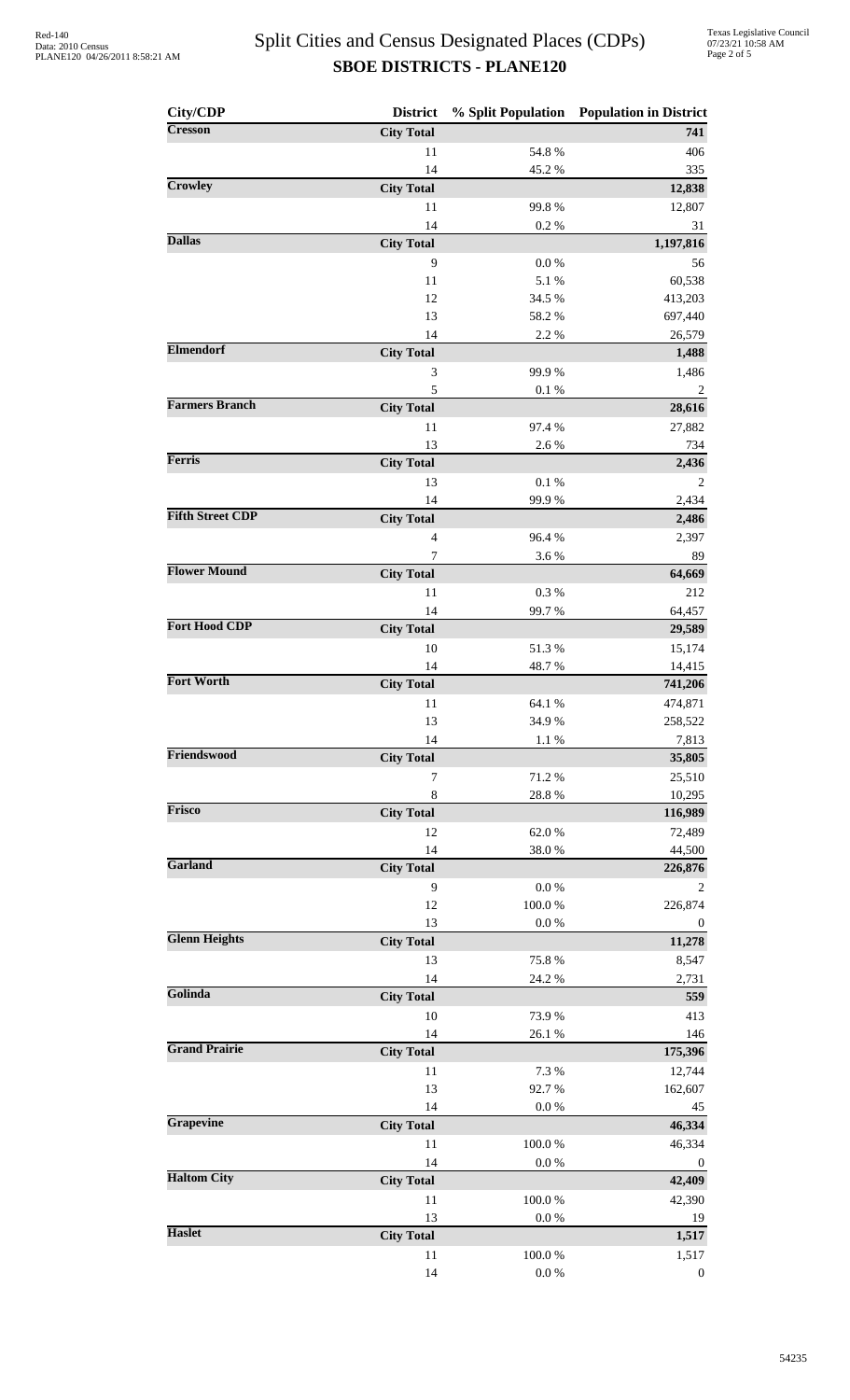| City/CDP                | <b>District</b>        |                         | % Split Population Population in District |
|-------------------------|------------------------|-------------------------|-------------------------------------------|
| <b>Hebron</b>           | <b>City Total</b>      |                         | 415                                       |
|                         | 12                     | $0.0\ \%$               | $\theta$                                  |
|                         | 14                     | $100.0~\%$              | 415                                       |
| <b>Horseshoe Bay</b>    | <b>City Total</b>      |                         | 3,418                                     |
|                         | 5                      | 78.5 %                  | 2,682                                     |
|                         | 10                     | 21.5 %                  | 736                                       |
| <b>Houston</b>          | <b>City Total</b>      |                         | 2,099,451                                 |
|                         | $\overline{4}$<br>6    | 51.6%<br>41.1%          | 1,083,535<br>862,311                      |
|                         | $\boldsymbol{7}$       | 0.2 %                   | 4,134                                     |
|                         | $\,$ 8 $\,$            | 7.1 %                   | 149,471                                   |
| <b>Humble</b>           | <b>City Total</b>      |                         | 15,133                                    |
|                         | $\overline{4}$         | 28.9%                   | 4,369                                     |
|                         | 8                      | 71.1 %                  | 10,764                                    |
| <b>Irving</b>           | <b>City Total</b>      |                         | 216,290                                   |
|                         | 11                     | 60.8%                   | 131,402                                   |
|                         | 13                     | 39.2%                   | 84,888                                    |
| <b>Josephine</b>        | <b>City Total</b>      |                         | 812                                       |
|                         | 9                      | 7.0%                    | 57                                        |
| <b>Katy</b>             | 12                     | 93.0%                   | 755                                       |
|                         | <b>City Total</b>      |                         | 14,102                                    |
|                         | 6<br>7                 | $0.0\ \%$<br>$11.8\ \%$ | $\mathbf 0$<br>1,668                      |
|                         | 8                      | $80.0\;\%$              | 11,278                                    |
|                         | 10                     | 8.2 %                   | 1,156                                     |
| <b>Kennedale</b>        | <b>City Total</b>      |                         | 6,763                                     |
|                         | 11                     | 98.1 %                  | 6,633                                     |
|                         | 13                     | 1.9%                    | 130                                       |
| <b>League City</b>      | <b>City Total</b>      |                         | 83,560                                    |
|                         | $\boldsymbol{7}$       | 98.1 %                  | 81,998                                    |
|                         | $\,$ 8 $\,$            | 1.9%                    | 1,562                                     |
| Lewisville              | <b>City Total</b>      |                         | 95,290                                    |
|                         | 11                     | $0.9\ \%$               | 841                                       |
| <b>Lopezville CDP</b>   | 14                     | 99.1 %                  | 94,449                                    |
|                         | <b>City Total</b>      |                         | 4,333                                     |
|                         | $\overline{c}$         | 46.2%                   | 2,000                                     |
| Lytle                   | 3<br><b>City Total</b> | 53.8%                   | 2,333<br>2,492                            |
|                         | $\mathbf{1}$           | 98.5%                   | 2,455                                     |
|                         | 3                      | 1.5 %                   | 37                                        |
| <b>Mansfield</b>        | <b>City Total</b>      |                         | 56,368                                    |
|                         | 11                     | 96.9%                   | 54,621                                    |
|                         | 13                     | $0.0\ \%$               | $\boldsymbol{0}$                          |
|                         | 14                     | 3.1 %                   | 1,747                                     |
| <b>Mart</b>             | <b>City Total</b>      |                         | 2,209                                     |
|                         | 10                     | $0.1~\%$                | 2                                         |
|                         | 14                     | 99.9%                   | 2,207                                     |
| <b>McAllen</b>          | <b>City Total</b>      |                         | 129,877                                   |
|                         | $\mathbf{2}$           | 78.7%                   | 102,165                                   |
| <b>Mesquite</b>         | 3                      | 21.3 %                  | 27,712                                    |
|                         | <b>City Total</b>      |                         | 139,824                                   |
|                         | 9<br>12                | $0.1~\%$<br>94.1 %      | 93                                        |
|                         | 13                     | 5.9%                    | 131,522<br>8,209                          |
| <b>Mineral Wells</b>    | <b>City Total</b>      |                         | 16,788                                    |
|                         | 11                     | 12.8 %                  | 2,144                                     |
|                         | 14                     | 87.2%                   | 14,644                                    |
| <b>Mission</b>          | <b>City Total</b>      |                         | 77,058                                    |
|                         | $\mathbf{2}$           | 90.6%                   | 69,816                                    |
|                         | $\mathfrak{Z}$         | 9.4%                    | 7,242                                     |
| <b>Mission Bend CDP</b> | <b>City Total</b>      |                         | 36,501                                    |
|                         | $\boldsymbol{6}$       | 34.0%                   | 12,416                                    |
|                         | $\boldsymbol{7}$       | $66.0\;\%$              | 24,085                                    |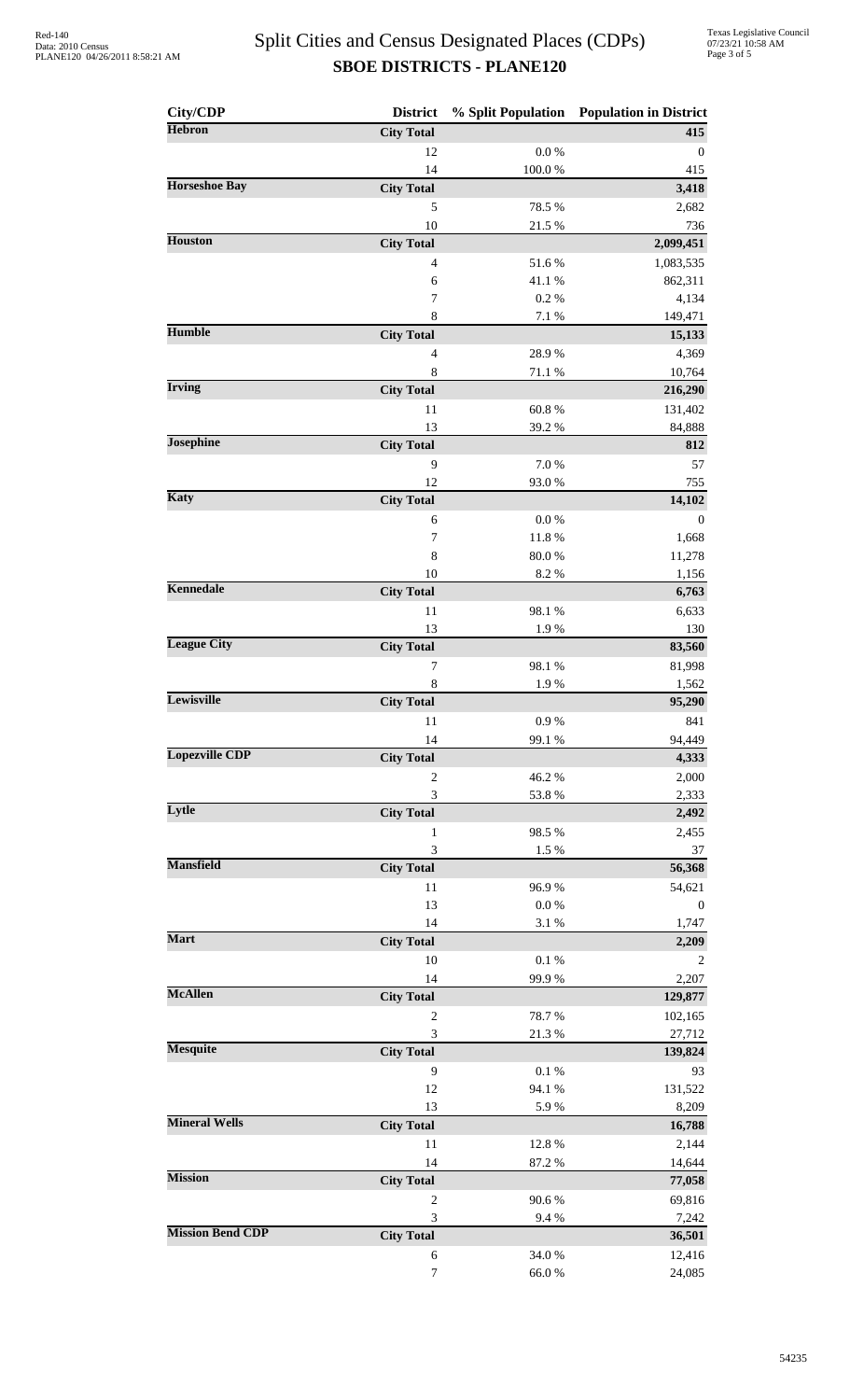| City/CDP                  | <b>District</b>         |                 | % Split Population Population in District |
|---------------------------|-------------------------|-----------------|-------------------------------------------|
| <b>Missouri City</b>      | <b>City Total</b>       |                 | 67,358                                    |
|                           | $\overline{4}$          | 51.0%           | 34,320                                    |
| <b>Murillo CDP</b>        | 7                       | 49.0%           | 33,038                                    |
|                           | <b>City Total</b>       |                 | 7,344                                     |
|                           | 2<br>3                  | 43.6%<br>56.4 % | 3,205<br>4,139                            |
| <b>Mustang Ridge</b>      | <b>City Total</b>       |                 | 861                                       |
|                           | 5                       | 100.0%          | 861                                       |
|                           | 10                      | 0.0 %           | $\boldsymbol{0}$                          |
| <b>Newark</b>             | <b>City Total</b>       |                 | 1,005                                     |
|                           | 11                      | $0.0\ \%$       | $\mathbf{0}$                              |
| <b>Odessa</b>             | 14                      | 100.0%          | 1,005                                     |
|                           | <b>City Total</b>       |                 | 99,940                                    |
|                           | 1<br>15                 | 98.3%<br>1.7%   | 98,270<br>1,670                           |
| <b>Ovilla</b>             | <b>City Total</b>       |                 | 3,492                                     |
|                           | 13                      | 9.5%            | 331                                       |
|                           | 14                      | 90.5 %          | 3,161                                     |
| <b>Palmhurst</b>          | <b>City Total</b>       |                 | 2,607                                     |
|                           | $\mathbf{2}$            | 95.9%           | 2,499                                     |
|                           | $\mathfrak{Z}$          | 4.1 %           | 108                                       |
| <b>Palmview South CDP</b> | <b>City Total</b>       |                 | 5,575                                     |
|                           | $\overline{2}$          | $0.0\ \%$       | $\boldsymbol{0}$                          |
| Pasadena                  | 3<br><b>City Total</b>  | 100.0%          | 5,575<br>149,043                          |
|                           | $\overline{4}$          | 39.8%           | 59,389                                    |
|                           | 8                       | 60.2%           | 89,654                                    |
| <b>Pearland</b>           | <b>City Total</b>       |                 | 91,252                                    |
|                           | $\overline{4}$          | 0.9%            | 811                                       |
|                           | 7                       | 95.0%           | 86,706                                    |
|                           | 8                       | 4.1 %           | 3,735                                     |
| <b>Pecan Acres CDP</b>    | <b>City Total</b>       |                 | 4,099                                     |
|                           | 11<br>14                | 56.6%<br>43.4 % | 2,319<br>1,780                            |
| <b>Plano</b>              | <b>City Total</b>       |                 | 259,841                                   |
|                           | 12                      | 98.0%           | 254,525                                   |
|                           | 14                      | 2.0%            | 5,316                                     |
| Prosper                   | <b>City Total</b>       |                 | 9,423                                     |
|                           | 12                      | 96.8%           | 9,119                                     |
|                           | 14                      | 3.2%            | 304                                       |
| <b>Richland Hills</b>     | <b>City Total</b>       |                 | 7,801                                     |
|                           | 11<br>13                | 100.0%<br>0.0 % | 7,801<br>$\boldsymbol{0}$                 |
| <b>Roanoke</b>            | <b>City Total</b>       |                 | 5,962                                     |
|                           | 11                      | $0.0\ \%$       | $\mathbf{0}$                              |
|                           | 14                      | 100.0%          | 5,962                                     |
| <b>Rowlett</b>            | <b>City Total</b>       |                 | 56,199                                    |
|                           | 9                       | 12.5 %          | 7,011                                     |
|                           | 12                      | 87.5 %          | 49,188                                    |
| <b>Royse City</b>         | <b>City Total</b>       |                 | 9,349                                     |
|                           | 9                       | 88.8%           | 8,299                                     |
| <b>Saginaw</b>            | 12<br><b>City Total</b> | 11.2 %          | 1,050<br>19,806                           |
|                           | 11                      | 100.0%          | 19,806                                    |
|                           | 13                      | 0.0 %           | $\boldsymbol{0}$                          |
| San Antonio               | <b>City Total</b>       |                 | 1,327,407                                 |
|                           | 1                       | 0.0 %           | 26                                        |
|                           | 3                       | 73.2 %          | 971,001                                   |
| <b>Seabrook</b>           | 5                       | 26.8%           | 356,380                                   |
|                           | <b>City Total</b>       |                 | 11,952                                    |
|                           | 7<br>$\,8\,$            | 0.0 %<br>100.0% | $\boldsymbol{0}$<br>11,952                |
| <b>Seagoville</b>         | <b>City Total</b>       |                 | 14,835                                    |
|                           | 9                       | $0.1~\%$        | $20\,$                                    |